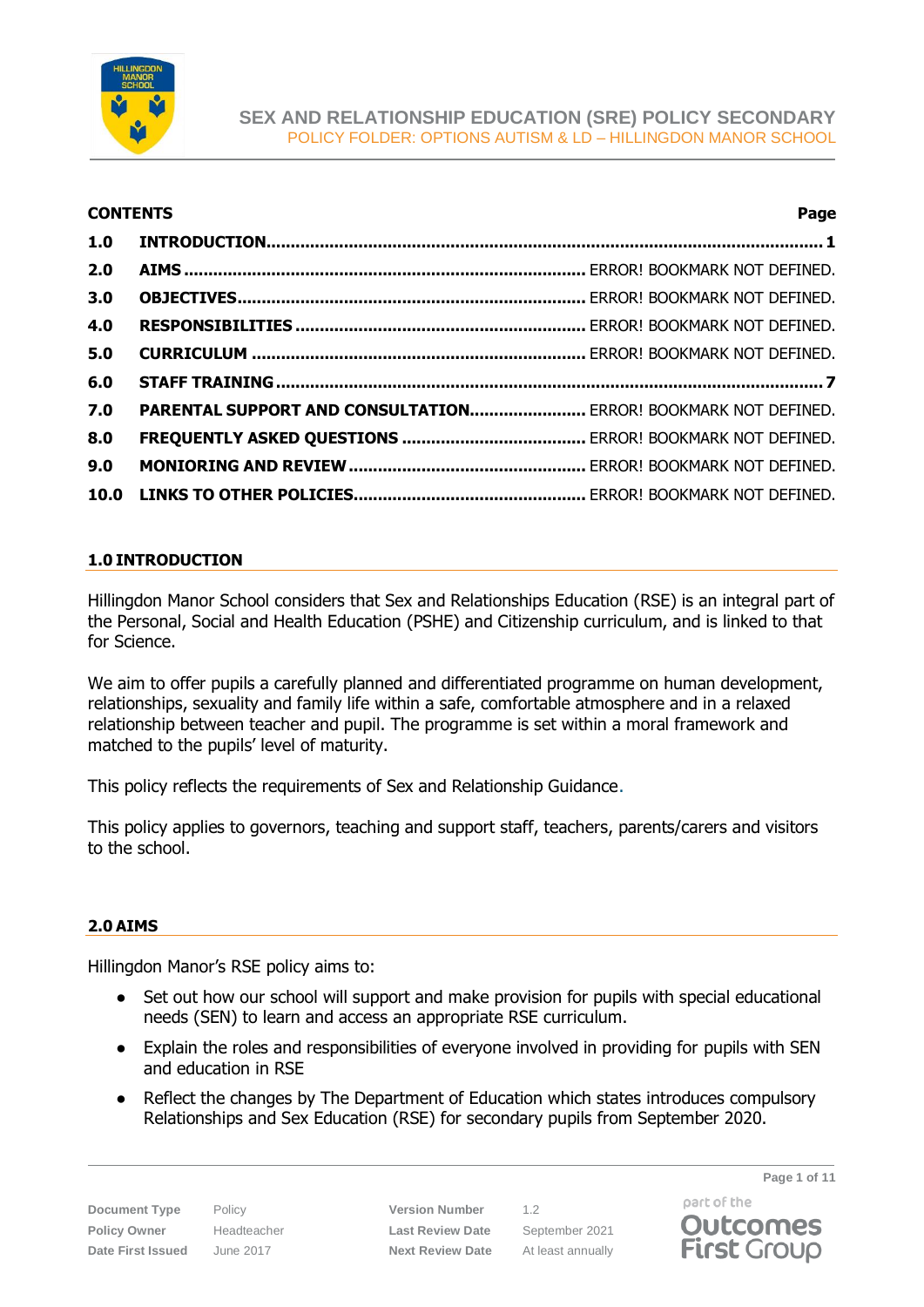

• In addition, from September 2020 it will be compulsory for all schools to teach Health Education.

## **3.0 OBJECTIVES**

The following RSE objectives compliment the aims of the curriculum in KS3, KS4 and KS5.

- To have the confidence and self-esteem to value themselves and others
- To understand about the range of relationships, including the importance of family for the care and support of children
- To discuss, celebrate and ensure the visibility of all family groups and relationships within the UK
- To develop confidence in talking, listening and thinking about feelings and relationships
- To be able to name parts of the body and describe how their bodies work
- To be both be prepared for puberty (younger pupils) and deal with physical and emotional changes of puberty (older pupils)
- To understand the consequences of their actions and behave responsibly within relationships
- To be able to recognise unsafe situations and be able to protect themselves and ask for help and support
- To understand public and private space when exploring sexual feelings and/or actions
- To understand their right to say 'no'
- To explore what makes a good/bad relationship
- To understand concept of consent
- To understand the role the media plays in forming attitudes
- To understand how safe routines can reduce the spread of viruses

## **4.0 RESPONSIBILITES**

There is a named member of staff for overall responsibility for SRE: Rebecca West There is a named governor with designated responsibility for SRE: TBC

## **Governors**

- To ensure the legal framework is followed
- To consult with parents on the determination of the school's sex and relationship education policy
- To implement the sex and relationship education policy through the Head Teacher
- To carry out an annual review of the policy
- To make, and keep up to date, a separate written statement of the school's policy with regard to Sex Education
- To make copies of this statement available for inspection by parents of pupils registered at the school and provide a copy free of charge to any parent who requests one
- To include a summary of the content and organisation of sex education in the School **Prospectus**

**Page 2 of 11**

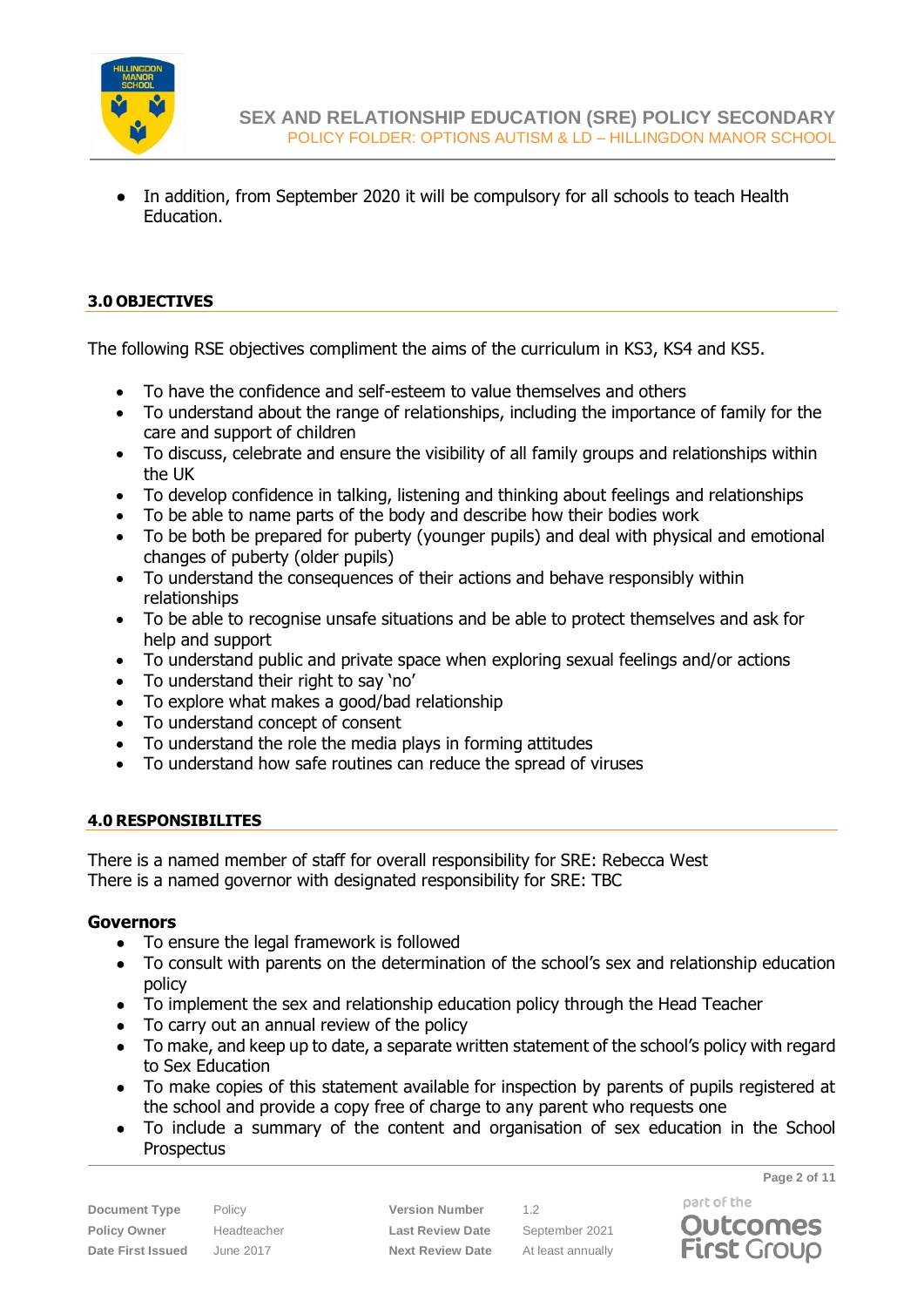

## **Head Teacher**

- To implement the Sex and Relationship Education Policy
- To ensure the policy is followed
- To liaise with the Governors on the teaching in school
- To liaise with parents
- To ensure the policy is reviewed annually
- To disseminate information to staff
- To respond to individual problems experienced by children, enlisting external agency support if appropriate

## **Class Teacher**

- To prepare long and short-term plans to include Sex and Relationship Education in the **Curriculum**
- To ensure the correct resources are available
- To respond to the individual needs of children

## **School/Health Service Specialists**

• To give support throughout the school, when appropriate

## **Faculty Leads**

- To assist in the development of the school's policy concerning the welfare and educational needs of all children in the school
- To provide appropriate training to all teachers and individuals providing Sex and Relationship Education to students

All teaching staff (class teachers) will teach sex and relationship education as part of the Science and the PSHE Curriculum.

## **The role of the school and other professionals**

The school liaises with external agencies regarding the school SRE policy, and ensures that adults who work with children and young people on these issues are aware of the policy and that they work within this framework.

We encourage other professionals to work with is to provide advice and support to pupils with regards to their health education. In particular, members of the Local health Authority, such as the School Nurse Service and other health professionals. All outside professionals are expected to work within our school policy and on the instructions of the headteacher or relevant member of the Senior Leadership Team.

Adapt resources to the individual needs of children

## **5.0 CURRICULUM**

Our school aims to create an atmosphere in which children are able to develop and learn confidently. We promote safe and healthy lifestyles. RSE is part of a carefully planned element of PSHE and

**Document Type** Policy **Version Number** 1.2 **Policy Owner** Headteacher **Last Review Date** September 2021 **Date First Issued** June 2017 **Next Review Date** At least annually

**Page 3 of 11**

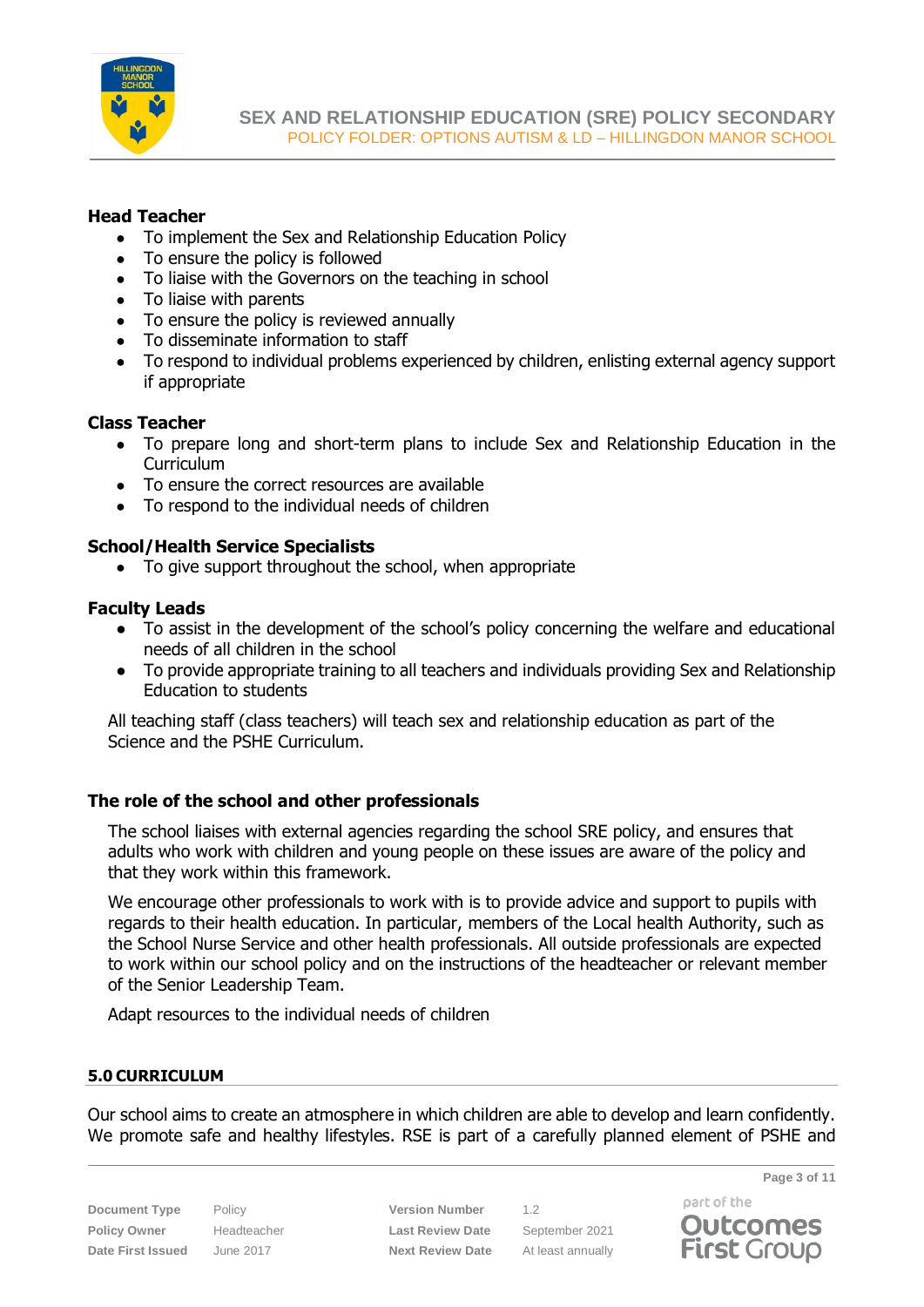

Citizenship Education. Effective RSE needs to be taught in an atmosphere of trust, responsibility and respect where sensitive issues can be discussed without embarrassment or threat.

Our curriculum is built upon a spiral curriculum, which means that children will revisit many of the outcomes in more detail as the years go by. It allows the children to access the lessons we feel are appropriate for them at a particular age. At the secondary school, PSHE is taught from the curriculum developed by the PSHE Association which allows overall coverage of the topics within PSHE. Care is taken to present information impartially, in a factual way, with the aim of reassuring pupils and addressing misconceptions in a sensitive and respectful manner. Active approaches, group work, discussion and project work are used as these encourage learning and are enjoyable for pupils. Lessons have specific learning outcomes. When planning lessons, teachers should consider appropriate grouping in respect of pupil experience and need. Pupils are usually taught in mixed-gender classes.

It is essential that lessons are sensitive to a range of views but we must ensure that pupils always have access to the learning they need to stay safe, healthy and understand their rights as individuals.

As part of preparing the children for the world in which they live, we are willing to answer honestly and carefully any questions as they arise. This includes clear, impartial scientific information as well as covering the law. Some questions naturally arise in discussion with the class teacher, e.g. when a new baby is expected within a family, when parents get remarried, when there is a new adult in the family, when a baby is born and when children have new brothers and sisters, in all discussions, correct terminology is encouraged when dealing with, or describing any aspect of RSE.

Care is taken to present information impartially, with the aim of reassuring pupils and countering ignorance, in such a way that both sexes have access to knowledge about themselves and the opposite sex. We aim to ensure that information is appropriate to the age of the pupils, with due regard to any religious or cultural factors expressed by the parents.

RSE will be taught in specific lessons and also in a cross-curricular way, encompassing all the elements within Personal, Social and Health Economic (PSHE) Education topics, as well as expanding on human relationships. Active approaches, group work, discussion and project work are used as these encourage learning and are enjoyable for pupils. Lessons have specific learning outcomes. When planning lessons, teachers should consider appropriate grouping in respect of pupil experience and need. Pupils are usually taught in mixed-gender classes.

Teachers conduct sex education lessons in a sensitive manner, and in confidence. However, if a child makes a reference to being involved (or being likely to be involved) in sexual activity, then the teacher will take the reference seriously, and deal with it as a matter of child protection. Teachers will respond in a similar way if a child indicates that they may have been a victim of abuse. They will not try to investigate, but will immediately inform the named person for child protection issues about their concerns. The school Safeguarding Officers will then deal with the matter in consultation with health care professionals (see also our policy on Child Protection). Pupils are made aware of this when ground rules are set at the start of the SRE lessons.

**Document Type** Policy **Version Number** 1.2 **Policy Owner** Headteacher **Last Review Date** September 2021 **Date First Issued** June 2017 **Next Review Date** At least annually

part of the **Outcomes First Group** 

**Page 4 of 11**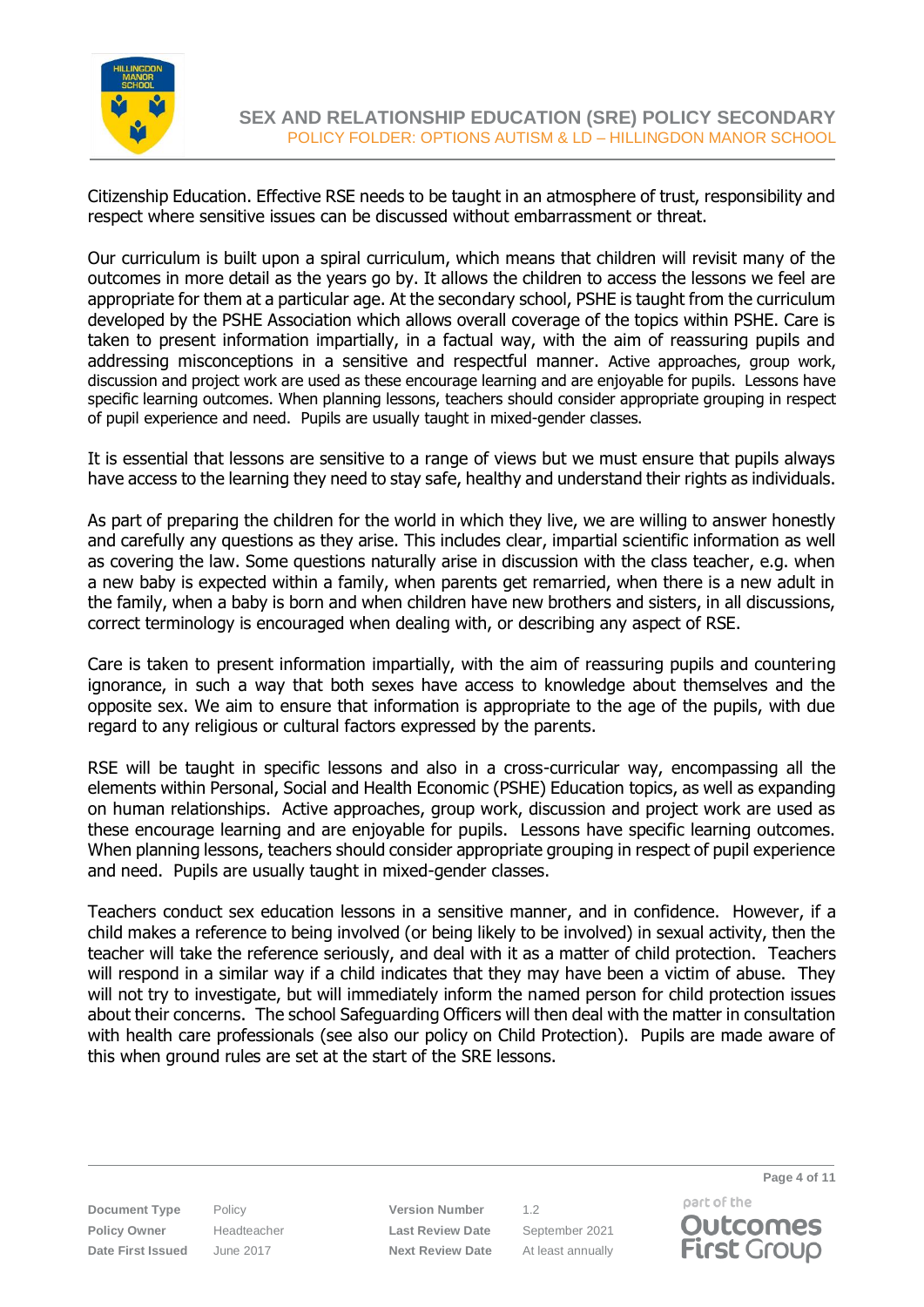

## **The RSE curriculum in KS3, KS4 and KS5 will be designed:**

- To reassure children of their value and self-worth, including aspects of dignity and selfrespect
- To nurture a responsible attitude towards personal relationships, such as aspects of mutual respect and care, and to develop sensitivity towards the needs of others.
- To foster the ability to manage relationships in a responsible and healthy manner
- To promote the value of loving relationships and of family life
- To recognise that marriage is an important, but not exclusive, context for family life
- To provide knowledge of human reproductive processes at a level suitable to the children's level of maturity and understanding
- To inform children on matters of personal hygiene and related health issues
- To encourage exploration of values and moral issues, considering the physical and moral risks associated with certain behaviour
- To enable pupils to understand the influence of the media and peer groups and remain independent decision makers.
- To enable pupils to know what is and what is not legal in matters relating to sexual activity.
- To inform pupils where they can access further information and advice.
- To educate against discrimination and prejudice
- To educate on British Values and the need for respect, tolerance and understanding when discussing topics of a sensitive matter.

The content needs to include:-

- knowledge
- discussion of morals and values
- practising skills

These areas of learning are taught within the context of family life taking care to ensure that there is no stigmatisation of children based on their home circumstances. Families include single parent families, LGBTQ+ parents, families headed by grandparents, adoptive parents, foster parents/carers and blended families amongst other structure along with reflecting sensitively that some children may have a different structure of support around them (for example: looked after children or young carers).

Sex and relationship education is delivered within the Science Curriculum and the three broad themes within PSHE including:-

- 1. Developing confidence and responsibility and making the most of their abilities
- 2. Developing a healthy, safer lifestyle
- 3. Developing good relationships and respecting differences between people

Within the Science Curriculum, the children should be taught about:-

## **Key Stage 3**

- fertilisation in humans... the fusion of a male and a female cell
- the physical and emotional changes that take place during adolescence
- the human reproductive system including the menstrual cycle and fertilisation

**Document Type** Policy **Version Number** 1.2 **Policy Owner** Headteacher **Last Review Date** September 2021 **Date First Issued** June 2017 **Next Review Date** At least annually

**Page 5 of 11**



part of the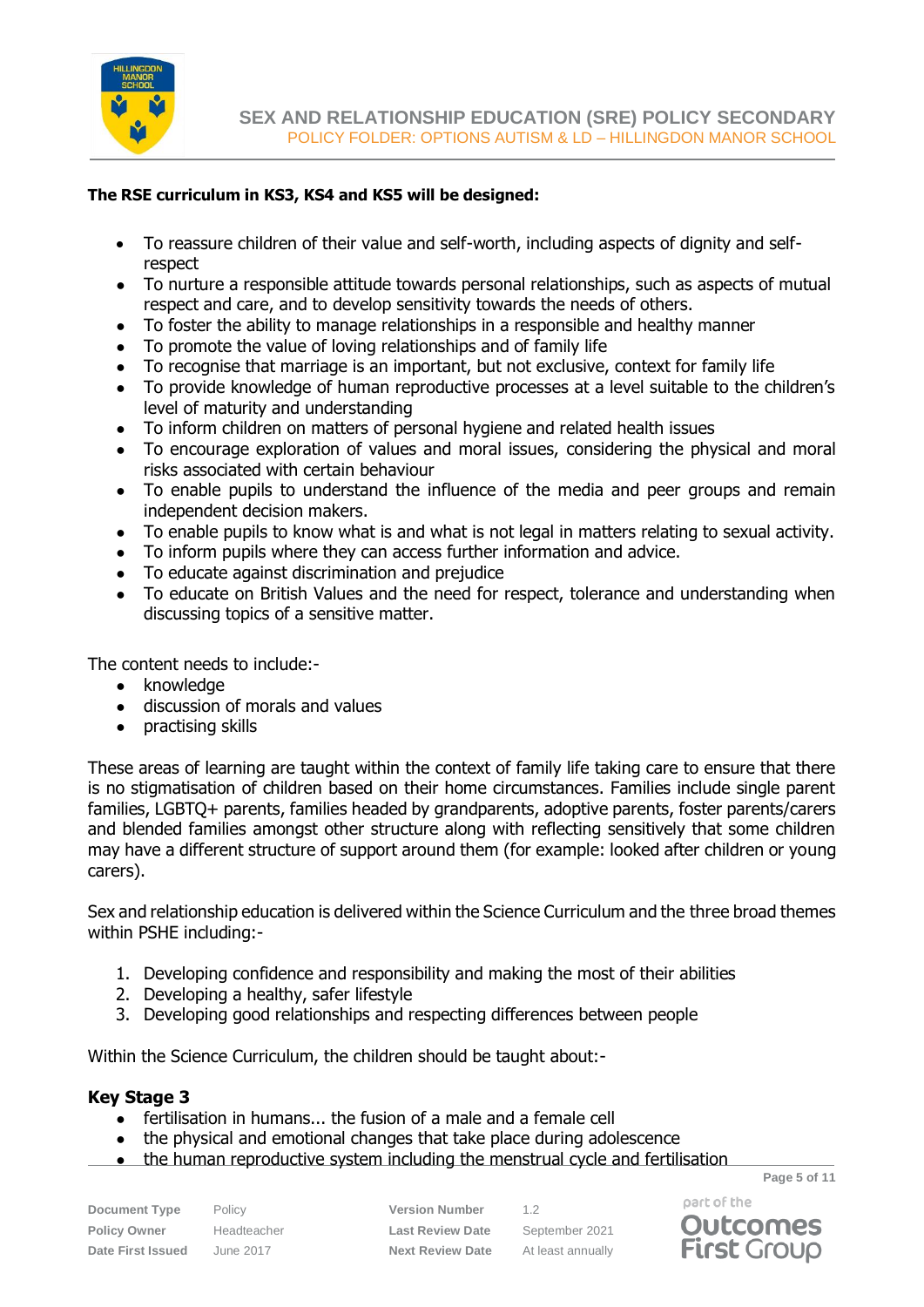

- how the foetus develops in the uterus
- how the growth and reproduction of bacteria and the replication of viruses can affect health

## **Key Stage 4**

- about the way in which hormonal control occurs, including the effects of sex hormones
- some medical uses of hormones, including the control and promotion of fertility
- the defence mechanisms of the body
- how sex is determined in humans

At secondary school level, Sex and Relationship Education should prepare young people for an adult life in which they can:-

- develop positive values and a moral framework that will guide their decisions, judgements and behaviour;
- be aware of their own and others sexuality and understand human sexuality;
- understand the arguments for delaying sexual activity;
- understand the reasons for having protected sex;
- understand the consequences of their actions and behave responsibly within sexual and pastoral relationships;
- have the confidence and self-esteem to value themselves and others:
- respect for individual conscience and the skills to judge what kind of relationships they want;
- communicate effectively;
- have sufficient information and skills to protect themselves and, where they have one, their partner from unintended/unwanted conceptions, and sexually transmitted infections including HIV;
- avoid being exploited or exploiting others; understanding FGM
- avoid being pressured into unwanted or unprotected sex;
- access confidential sexual health advice, support and if necessary treat understand concept of consent
- understand the concept of 'public' and 'private' where it relates to sexual activity
- Know how the law applies to sexual relationships.

## **Resources and Assessment**

Through Lesson and Resource Assessment sheets the resources used are annually reviewed to ensure that they are age, gender and culturally appropriate, and that special needs of pupils are accommodated.

The Sex Education Coordinator in consultation with teachers and Governors chooses all resources. Advice is taken from appropriate sources. Parents' comments are taken into consideration.

Pupil's work in PSHE is assessed in line with the PSHE policy and school assessment policy. Achievement in PSHE is reported on in the full annual report to parents.

**Page 6 of 11** There is provision for those who miss SRE lessons to receive this information in a pack which can be delivered individually or at home.

**Document Type** Policy **Version Number** 1.2

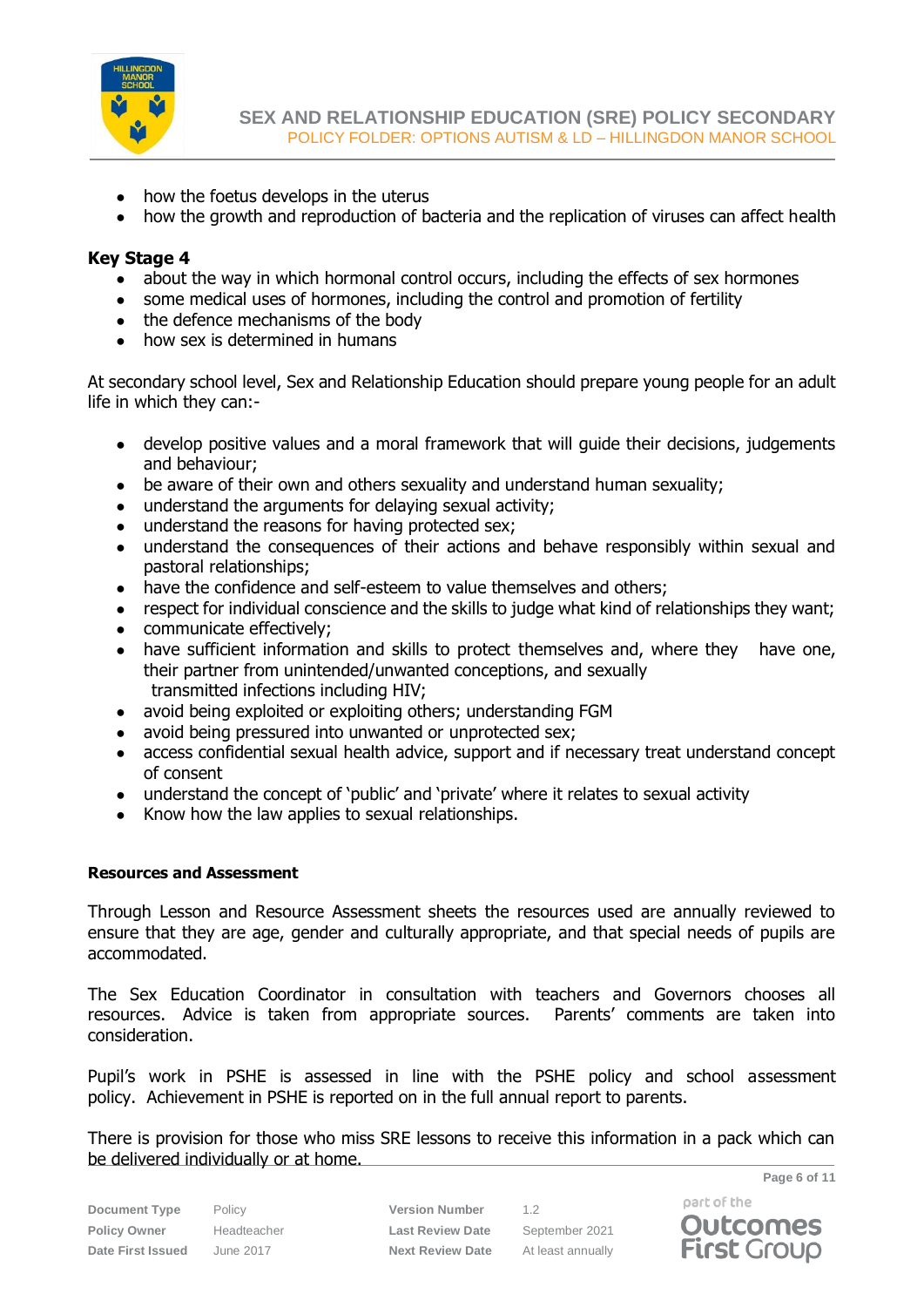

In support of the Equal Opportunities Policy, all pupils at Hillingdon Manor School, regardless of age, ability, gender or race, have the same opportunity to benefit from the sex education resources and teaching methods.

Topics and reviewed each term though long-term plans. Staff and Governors review the Sex Education Policy annually. The PSHE coordinator monitors SRE through the cycle of lesson observations and book reviews.

SRE needs to be taught in an atmosphere where questions can be asked and answered without embarrassment and trust and confidentiality are ensured.

Dealing with Sensitive Issues

Governors and teachers agree that teachers should answer all children's questions relating to sex and relationship education in an open and factual way, taking into consideration the family background, culture, religious beliefs, and pupil's differing experiences. The Governors expect teachers to use their professional judgement and discretion when faced with, or answering, questions which they deem to be of a sensitive nature.

Establish clear ground rules with pupils:

- No one will answer a personal question
- No one will be forced to take part in a discussion
- Only the correct names for body parts will be used
- Meanings of words will be described in a sensible and factual way

Use a distancing technique

- Always depersonalise information
- Use case studies with inventive characters or use appropriate videos

Dealing with questions

Use a question box so the teacher has time to prepare answers and seek support from other members of staff and the SRE coordinator

### <span id="page-6-0"></span>**6.0 STAFF TRAINING**

Staff receive training on RSE in Key Stage group meetings and through peer observation, shadowing and team teaching. They will also receive specific, appropriate training to ensure confident and sensitive delivery of the topics. Observations of these lessons are undertaken by senior staff.

Visiting Health Professionals are involved in the implementation of the Sex Education policy only after detailed consultation concerning lesson content and method of teaching. The class teacher remains in the lesson throughout. The visitor is made aware of school policies relevant to their visit.

**Page 7 of 11** Hillingdon Manor School seeks to work in partnership with parents through consultation and support. Parents are vital in teaching children about sex and relationships, maintaining the culture

**Policy Owner** Headteacher **Last Review Date** September 2021 **Date First Issued** June 2017 **Next Review Date** At least annually

**Document Type** Policy **Version Number** 1.2

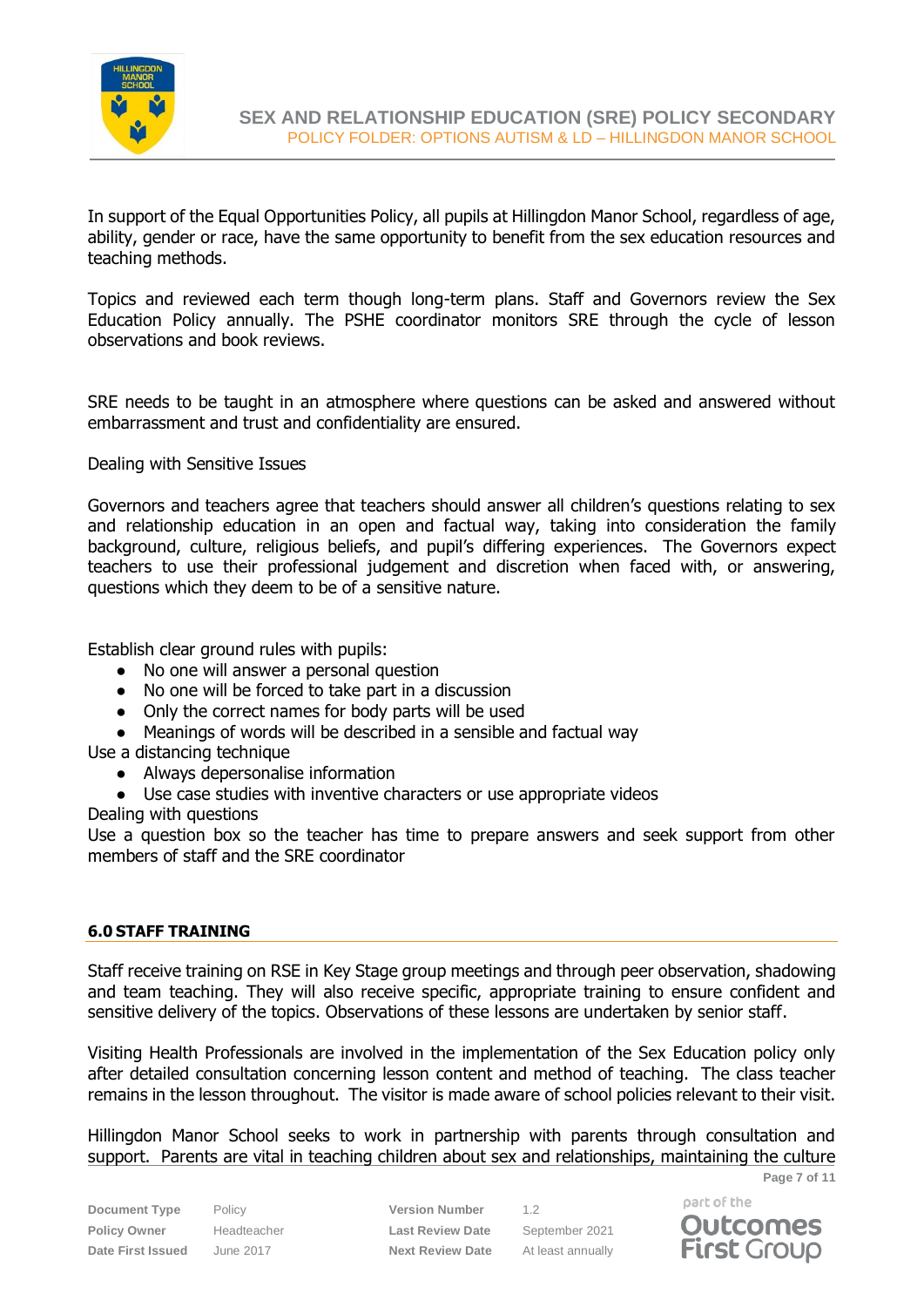

and ethos of the family, helping children to cope with the emotional and physical aspects of changes to their bodies and personalities.

The school is to provide support to parents in helping children learn the accepted names of the body, talking with the children about their feelings and relationships, and answering questions about growing up, having babies and relationships.

## **7.0 PARENTAL SUPPORT AND CONSULTATION**

Parents are to be consulted after the review of the assessed lessons has taken place. The policy is available in school for all parents to inspect and details of the policy are published in the School Prospectus, so that parents of potential pupils are fully aware of the school's policy in this matter.

Parents will be asked for their contributions during the consultation period. This will be done in consultation where parents will be able to ask questions and also voice concerns. In the event that a concern cannot be resolved by the headteacher or the staff team through the consultation the governors can be contacted.

Parents of children in KS3, KS4 and KS5 can request the SRE policy, the taught programme, resources used and discuss any issues which may arise.

Lessons should be differentiated to take account of the SEN of the pupils. However, in line with research about Sex and Relationships education we teach students topics based on their physical age appropriate to the body they have to ensure they are safe in potentially vulnerable situations.

Parents have the right to withdraw their children from all or part of the sex education at Hillingdon Manor School.

Parents should be aware that children cannot be withdrawn from those parts included in the statutory National Curriculum Science lessons or any part of Relationships Education as this forms part of the statutory National Curriculum since September 2020.

Requests to withdraw your child should be made in writing and addressed to the headteacher.

In the event of a child being withdrawn from a lesson, alternative arrangements will be made ie. that child is provided with appropriate, challenging work until the sex education lesson is over.

Parents will be offered support to avoid this or alternatively given guidance to assist parents to teach their own children.

The policy is available to all parents and guardians though the relevant page on the school website (translations of this are available via this website.) A copy is sent to those parents and guardians who request one.

The policy is made available to all staff via the school database.

This Policy has drawn on:

## • DfES Sex and Relationship Education Guidance (Circular 0116/2000)

**Document Type** Policy **Version Number** 1.2 **Policy Owner** Headteacher **Last Review Date** September 2021 **Date First Issued** June 2017 **Next Review Date** At least annually

part of the **Outcomes First Group** 

**Page 8 of 11**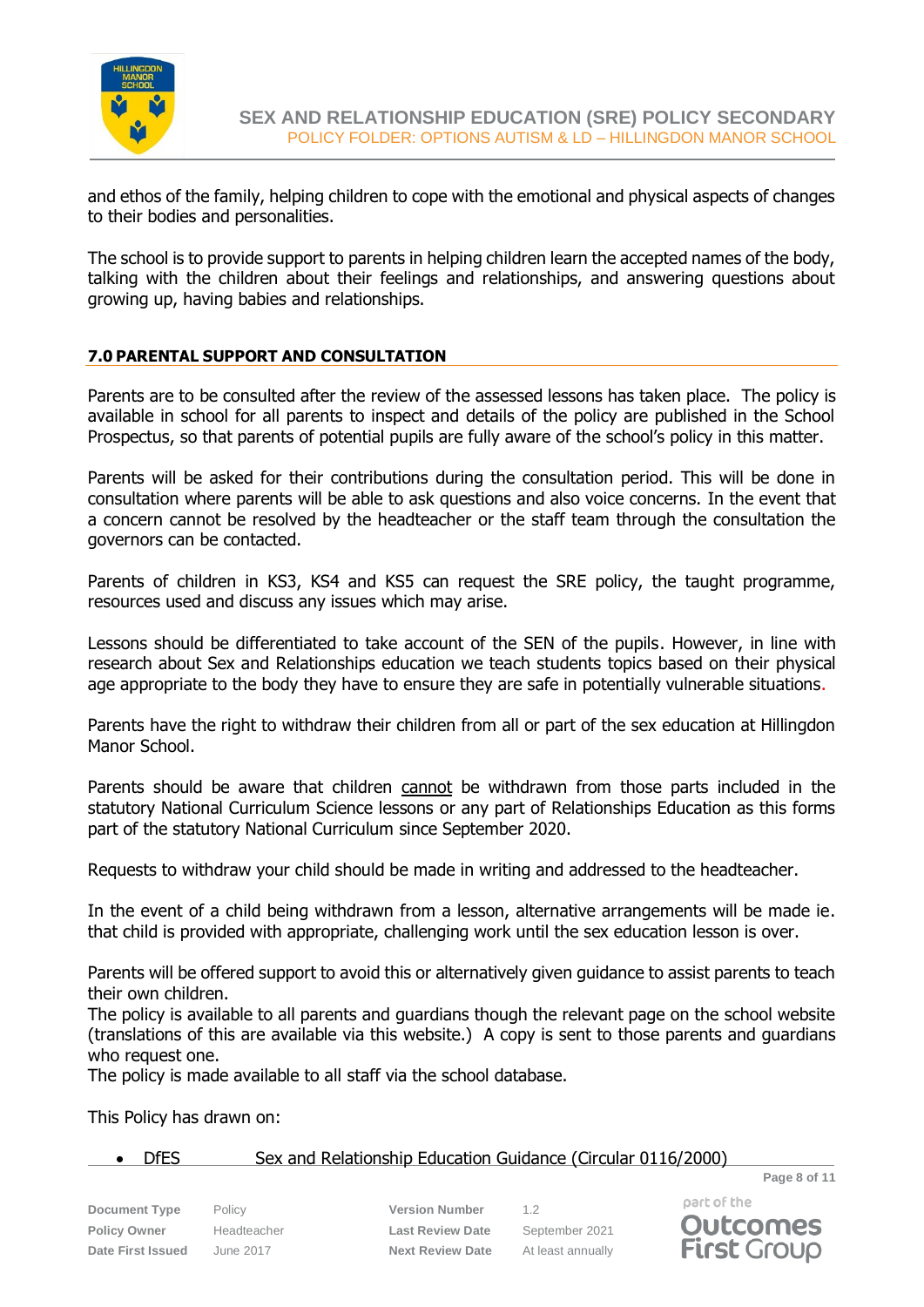

[Sex and Relationships Education Guidance DfE 2000 | www.pshe-association.org.uk](https://www.pshe-association.org.uk/curriculum-and-resources/resources/sex-and-relationships-education-guidance-dfe-2000)

- DfE Relationships Education, Relationships and Sex Education (RSE) and Health Education Draft Guidance (July 2018) [Relationships and sex education \(RSE\) and health education -](https://www.gov.uk/government/publications/relationships-education-relationships-and-sex-education-rse-and-health-education) GOV.UK (www.gov.uk)
- DfES National Healthy Schools Standards Guidance 1999
- QCA The National Curriculum Handbook 2014 for Secondary Teachers in England
- OfSTED Sex and relationships HMI 433

## **Useful Resources**

PSHE Association RSE Policy Guidance [Writing your RSE policy: guidance from the PSHE Association \(pshe-association.org.uk\)](https://www.pshe-association.org.uk/curriculum-and-resources/resources/writing-your-rse-policy-guidance-pshe-association) (members only)

The Sex Education Forum RSE Policy Guidance [SRE policy guidance | sexeducationforum.org.uk](https://www.sexeducationforum.org.uk/resources/advice-guidance/sre-policy-guidance)

The Sex Education Forum have also provided a free resource to assist you in consulting pupils, parents and staff to inform you about what changes need to be made to your RSE policy and practice. 'Activities for consulting about your school sex and relationship policy.' Consultation activities - SRE policy - [Sept 2014.pdf \(sexeducationforum.org.uk\)](https://www.sexeducationforum.org.uk/sites/default/files/field/attachment/Consultation%20activities%20-%20SRE%20policy%20-%20Sept%202014.pdf)

# **8.0 FREQUENCY ASKED QUESTIONS**

# **Q: Is Relationship Education and Sex Education compulsory in schools?**

The Department for Education is introducing compulsory relationships education and RSE from September 2020

## **Q: Will my child's school have to consult with me before teaching these subjects?**

A: Schools will be required to consult with parents when developing and reviewing their policies for Relationships Education and RSE, which will inform schools' decisions on when and how certain content is covered. Effective consultation gives the space and time for parents to input, ask questions, share concerns and for the school to decide the way forward. Schools will listen to parent's views, and then make a reasonable decision as to how they wish to proceed. What is taught, and how, is ultimately a decision for the school and consultation does not provide a parental veto on curriculum content.

A school's policies for these subjects must be published online, and must be available to any individual free of charge. Schools should also ensure that, when they consult parents, they provide examples of the resources they plan to use, for example the books they will use in lessons.

**Policy Owner** Headteacher **Last Review Date** September 2021 **Date First Issued** June 2017 **Next Review Date** At least annually

**Document Type** Policy **Version Number** 1.2

**Page 9 of 11**



part of the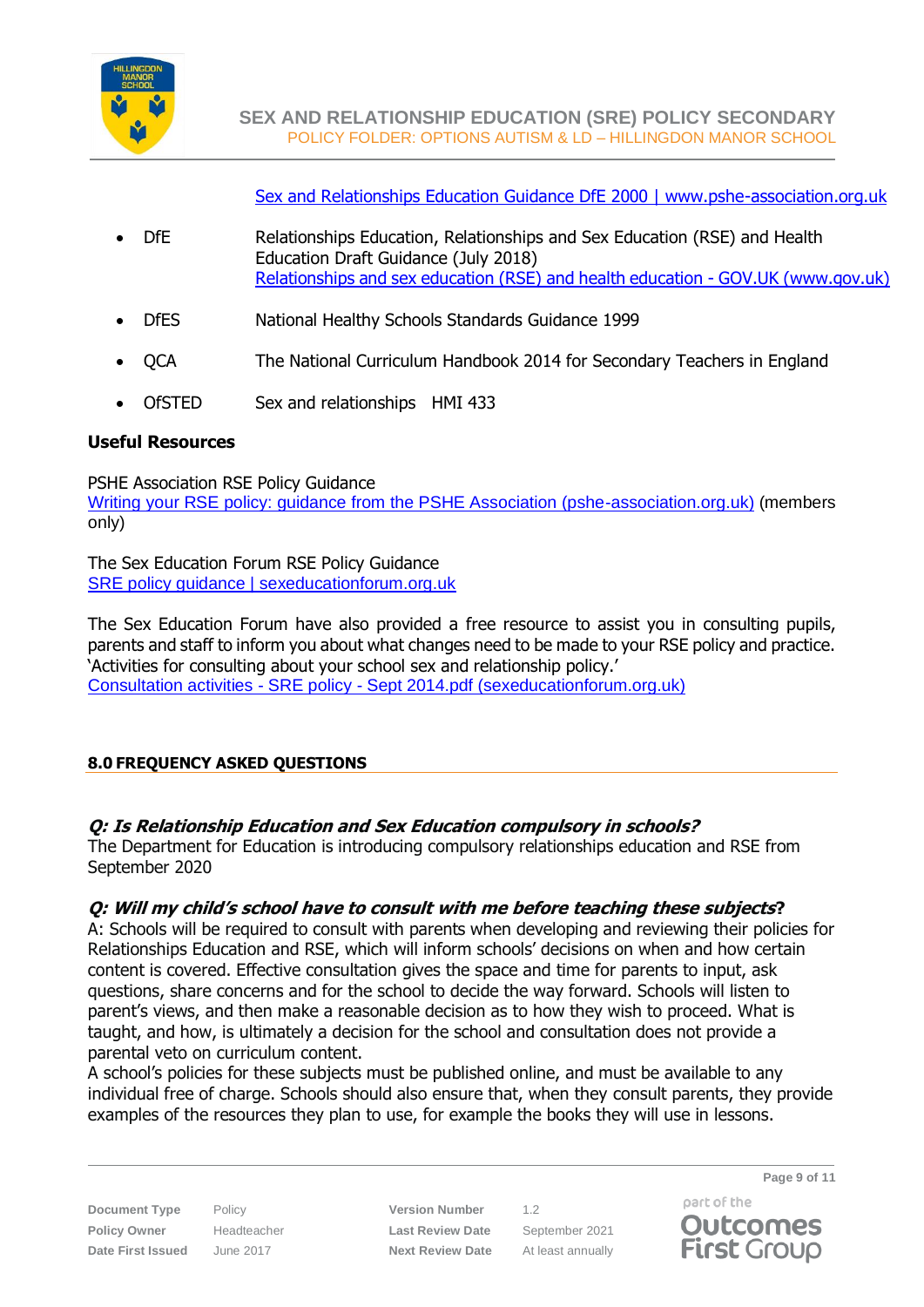

## **Q: Does the new Relationships Education and SRE curriculum take account of my faith?**

A: The subjects are designed to help children from all backgrounds to build positive and safe relationships, and to thrive in modern Britain.

In all schools, when teaching these subjects, the religious background of pupils must be taken into account when planning teaching, so that topics are appropriately handled. Schools with a religious character can build on the core content by reflecting on their beliefs when teaching.

# **Q: Do I have a right to withdraw my child from Relationships and Sex Education?**

A: Parents will have a right to withdraw their child from sex education delivered as part of RSE in secondary schools which, unless there are exceptional circumstances, should be granted up to three terms before their child turns 16. At this point, if the child themselves wishes to receive sex education rather than be withdrawn, the school should make arrangements for this to happen in one of the three terms before the child turns 16 - the legal age of sexual consent.

There is no right to withdraw from Relationships Education at primary or secondary as we believe the contents of these subjects – such as family, friendship, safety (including online safety) – are important for all children to be taught.

## **Q: Has the government listened to the views of my community in introducing these subjects?**

A: A thorough engagement process, involving a public call for evidence and discussions with over 90 organisations, as well as the public consultation on the draft regulations and guidance, has informed the key decisions on these subjects. The consultation received over 11,000 responses from teachers, schools, expert organisations, young people and parents – these responses have helped finalise the statutory guidance as well as the regulations that have been laid in Parliament.

# **Q: Will these subjects promote LGBT relationships?**

A: No, these subjects don't 'promote' anything, they educate.

Pupils should be taught about the society in which they are growing up. These subjects are designed to foster respect for others and for difference, and educate pupils about healthy relationships. RSE should meet the needs of all pupils, whatever their developing sexuality or identity – this should include age-appropriate teaching about different types of relationships in the context of the law.

Pupils should receive teaching on LGBT relationships during their school years - we expect secondary schools to include LGBT content. Primary schools are enabled and encouraged to cover LGBT content if they consider it age appropriate to do so, but there is no specific requirement for this. This would be delivered, for example, through teaching about different types of family, including those with same sex parents.

In addition, we are encouraging schools to act as early adopters for this curriculum and to start teaching the subjects from September 2019. To help early adopter schools, we will provide further advice on how they can improve their practice. Lessons learned from the early adopters and best practice from schools will be shared with all schools from September 2020.

# **Q: Will teachers receive training before delivering these subjects?**

**Document Type** Policy **Version Number** 1.2 **Policy Owner** Headteacher **Last Review Date** September 2021 **Date First Issued** June 2017 **Next Review Date** At least annually

part of the **Outcomes First Group** 

**Page 10 of 11**